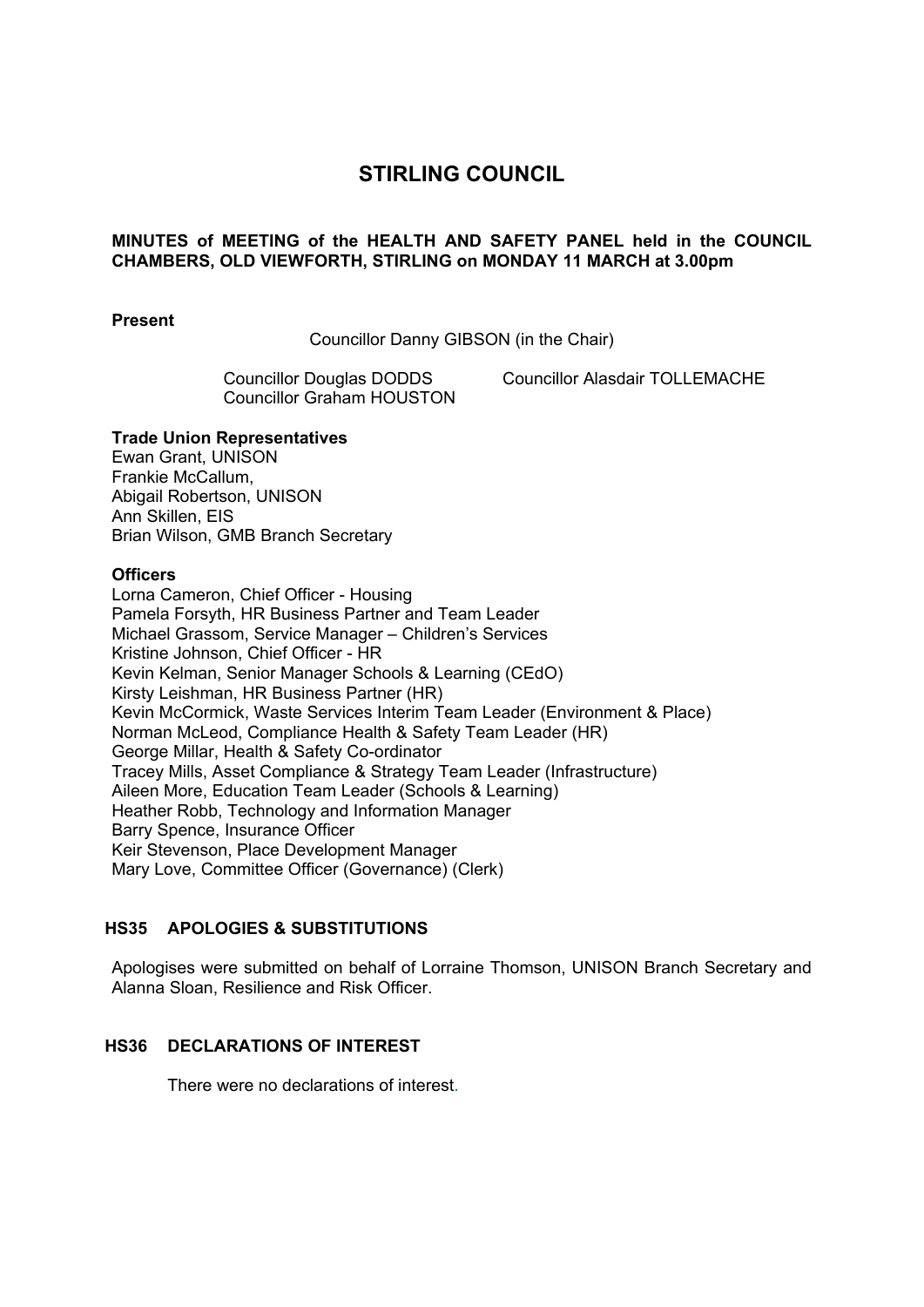#### **HS37 URGENT BUSINESS BROUGHT FORWARD BY THE CHAIR**

The Chair asked for an update on work being carried out on OVF reception. It was agreed that clarity would be sought regarding the Capital allocated funding for Council Offices – Security Enhancements (£100K) and an update would be provided at the next Health and Safety Panel Meeting. **Action: Tracey Mills** 

#### **HS38 MINUTES – 3 DECEMBER 2018**

The Minutes of the Meeting of the Health and Safety Panel held on 3 December 2018 were submitted for approval.

#### **Decision**

The Minutes of the Meeting of the Health and Safety Panel held on 3 December 2018 were approved as an accurate record of proceedings.

## **HS39 CORPORATE HEALTH & SAFETY UPDATE: MARCH 2019**

The report provided the Health & Safety Panel with an update of the Corporate and Services' progress in developing and updating their Health & Safety Improvement Plans, workplace incident statistics across the Council from 1 April 2018 to 31 January 2019, legal update on prominent Health & Safety legislation changes, together with current internal health and safety update and an overview of current Compliance Health & Safety Audit status.

The Compliance Health & Safety Team Leader provided an overview of the report. It was noted that reporting of incidents had improved, however near miss reporting remained slow. A significant rise in verbal abuse reporting was noted, which enabled measures to be put in place along with coping strategies, which was encouraging. A five-day audit process with BSI was commencing and would cover health and safety matters.

Ongoing discussions on Brexit had taken place and it was noted that CE marking would change and Britain would have it its own dedicated marking, however, the legislative side of this matter would continue going forward. It was noted that the marking would more affect import and export companies.

The Compliance Health and Safety Team leader responded to various questions from the Panel. It was also noted that improvement plans were in place and Corporate Health and Safety could provide training where required, as there was the need for services to update all relevant risk assessment paperwork. Concerns were raised by the Panel regarding the outstanding completion of corporate tasks by some services, which could put employees and Stirling Council at risk. It was agreed by the Panel that Service Managers would be notified that all relevant documentation such as risk/COSHH assessments, safe working methods, as stated within the corporate plan status, were to be completed by 31 March 2019.

## **Action: Kristine Johnson**

Discussion took place regarding health and safety work, in relation to the Integration Joint Board and it was noted that while a significant amount of health and safety work had been carried out in supporting the Bellfield Centre to open, staff in the Learning Disability Team were working in a low standard of conditions within Stirling Community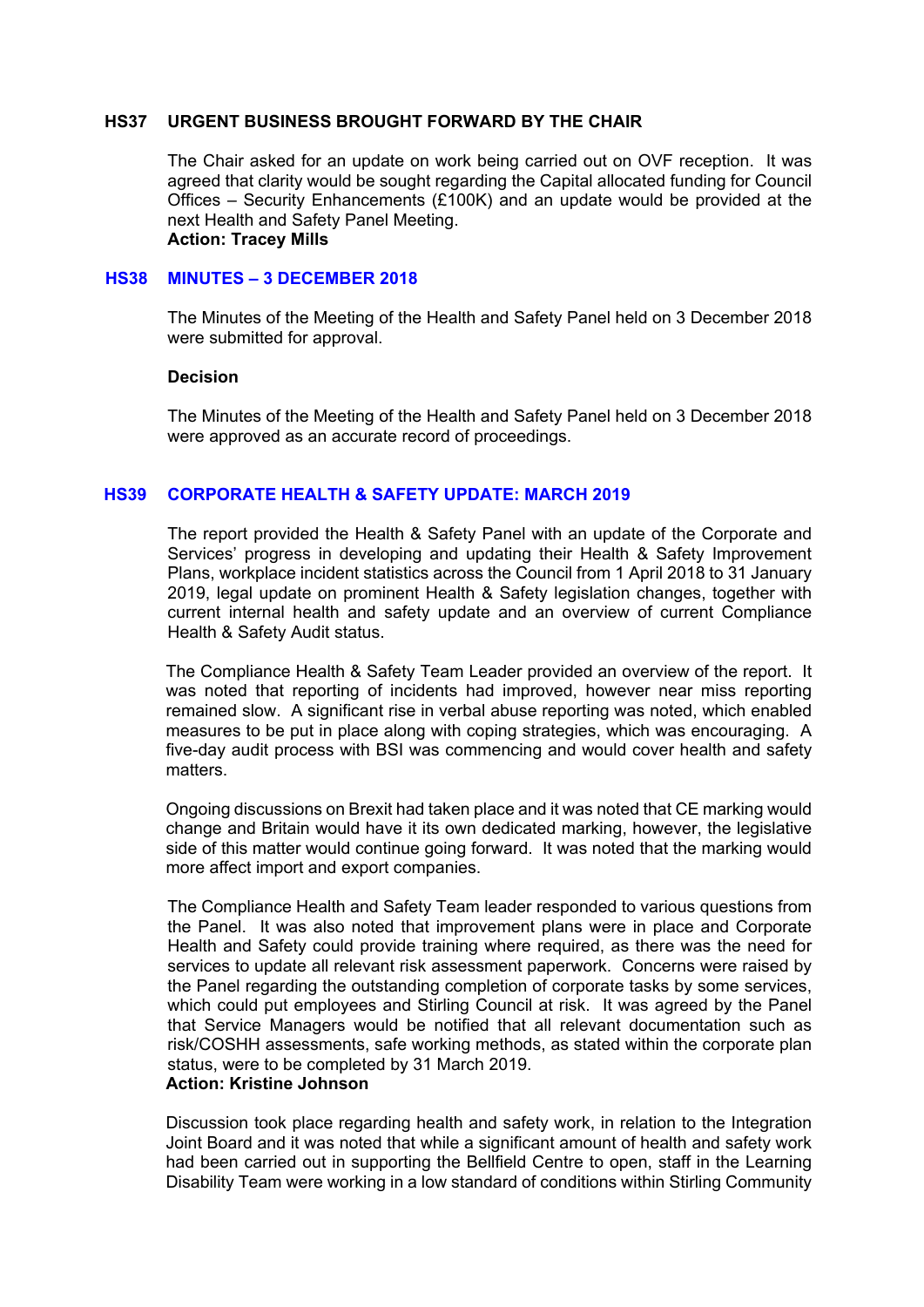Hospital and that matters had not been resolved. It was also noted that managers within Forth Valley Health were apprehensive regarding the completion and logging of risk assessment paperwork. As a Member of the Integration Joint Board, Councillor Graham Houston offered to raise this matter at a future meeting of the Integration Joint Board.

## **Action: Councillor Houston**

Discussion took place regarding the lack of cleaning supplies for office equipment and it was agreed that contact would be made with Integration Facilities Management to ask them about their strategies for supplying offices with the relevant materials. **Action: Tracey Mills** 

In response to a question from the Panel around the amount of containers available for using in relation to episodes involving vomit/blood, it was agreed that a request would be made to Janice Fanning, Catering and Cleaning Manager to provide a report, detailing the amount of equipment available and where it was located. **Action: Tracey Mills** 

Discussion took place around staff who were subject to verbal abuse and it was noted that staff were being encouraged to report such incidents. It was also noted that incoming calls were only recorded in the Contact Centre. A new acceptable behaviours policy was being introduced, which would come with warning markers.

It was noted that there were issues present regarding panic alarms in Wolfcraig, with no proper rota in use for staff response. All security was in the process of being reviewed and it was recognised that some services did not fit the location they were in. The CCTV system was deemed not robust enough and work was being carried out on how this could be managed on a locality basis.

## **Decision**

The Health & safety Panel agreed to: -

- 1. note the progress on the development and implementation of Health & Safety Improvement Plans, as set out at paragraphs 2.1 to 2.6 and at Appendix 1;
- 2. note the contents of the statistical report on Health & Safety Incidents for the period April 2018 to January 2019 with summary information at paragraphs 2.7 to 2.15 and at Appendix 2;
- 3. note the recent relevant developments in terms of National Health & Safety legislation developments and Health & Safety cases in the public domain, relevant to all across Council, as set out at paragraphs 2.16 to 2.17 and at Appendix 3;
- 4. note other recent internal developments in Health & Safety activities within the Council, as set out at paragraphs 2.18 to 2.29 and Health & Safety Policy Sign Off summary at Appendix 4; and
- 5. note information on the delivery of the planned programme of Health & Safety Compliance Audits from 1 Oct 2017 to 31st January 2019, including Major and Minor Non Conformity Reports (NCRs) identified in the course of those audit findings, as set out at paragraphs 2.30 to 2.38 and at Appendix 5.

(Reference: Report by Chief Officer - HR, dated 28 February 2019, submitted)